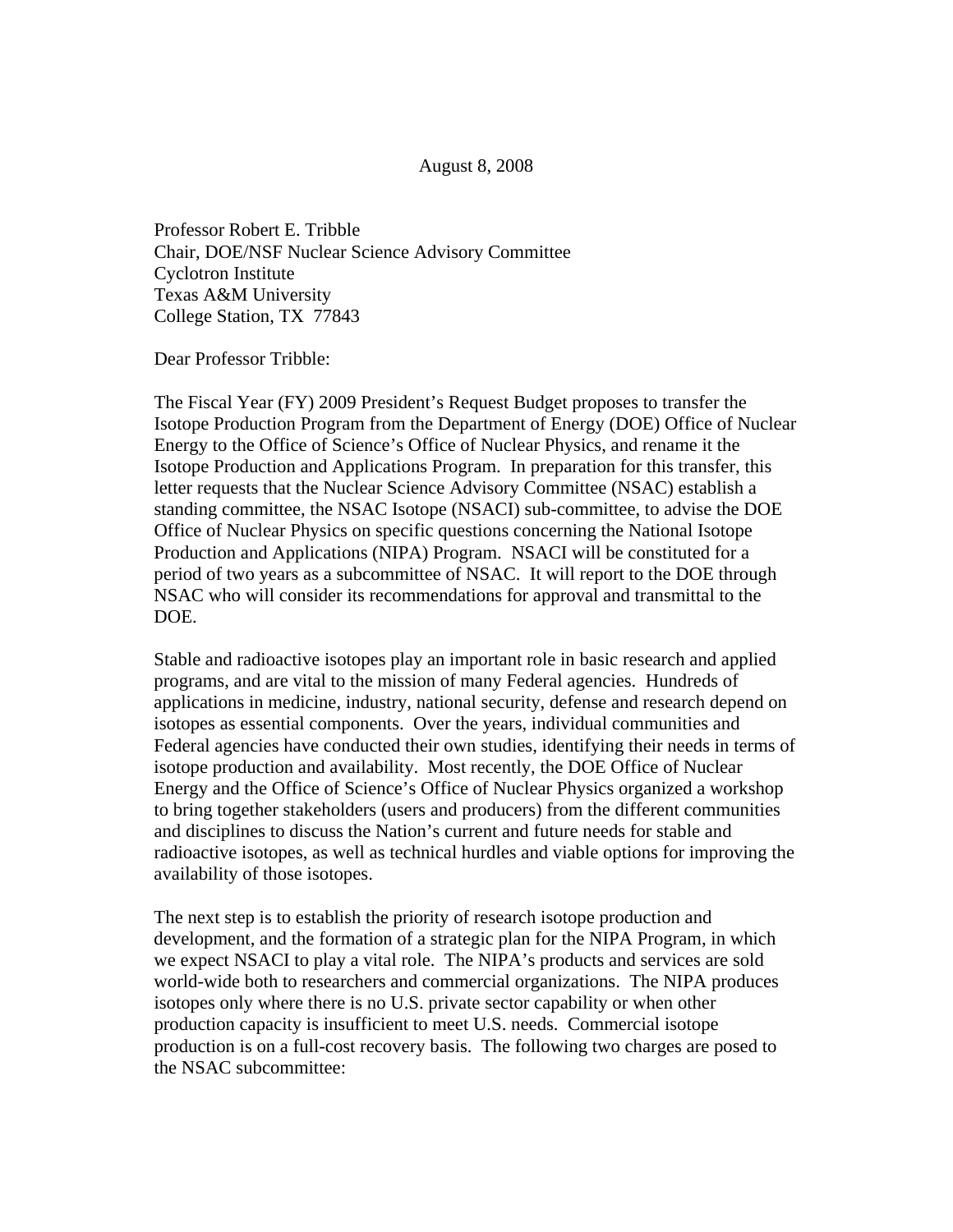## **Charge 1:**

As part of the NIPA Program, the FY 2009 President's Request includes \$3,090,000 for the technical development and production of critical isotopes needed by the broad U.S. community for research purposes.

NSACI is requested to consider broad community input regarding how research isotopes are used and to identify compelling research opportunities using isotopes.

The subcommittee's response to this charge should include the identification and prioritization of the research opportunities; identification of the stable and radioactive isotopes that are needed to realize these opportunities, including estimated quantity and purity; technical options for producing each isotope; and the research and development efforts associated with the production of the isotope. Timely recommendations from NSACI will be important in order to initiate this program in FY 2009; for this reason an interim report is requested by January 31, 2009, and a final report by April 1, 2009.

## **Charge 2:**

The NIPA Program provides the facilities and capabilities for the production of research and commercial stable and radioactive isotopes, the scientific and technical staff associated with general isotope development and production, and a supply of critical isotopes to address the needs of the Nation. NSACI is requested to conduct a study of the opportunities and priorities for ensuring a robust national program in isotope production and development, and to recommend a long-term strategic plan that will provide a framework for a coordinated implementation of the NIPA Program over the next decade.

The strategic plan should articulate the scope, the current status and impact of the NIPA Program on the isotope needs of the Nation, and scientific and technical challenges of isotope production today in meeting the projected national needs. It should identify and prioritize the most compelling opportunities for the U.S. program to pursue over the next decade, and articulate their impact.

A coordinated national strategy for the use of existing and planned capabilities, both domestic and international, and the rationale and priority for new investments should be articulated under a constant level of effort budget, and then an optimal budget. To be most helpful, the plan should indicate what resources would be required, including construction of new facilities, to sustain a domestic supply of critical isotopes for the United States, and review the impacts and associated priorities if the funding available is at a constant level of effort (FY 2009 President's Request Budget) into the out-years (FY 2009 – FY 2018). Investments in new capabilities dedicated for commercial isotope production should be considered, identified and prioritized, but should be kept separate from the strategic exercises focused on the remainder of the NIPA Program.